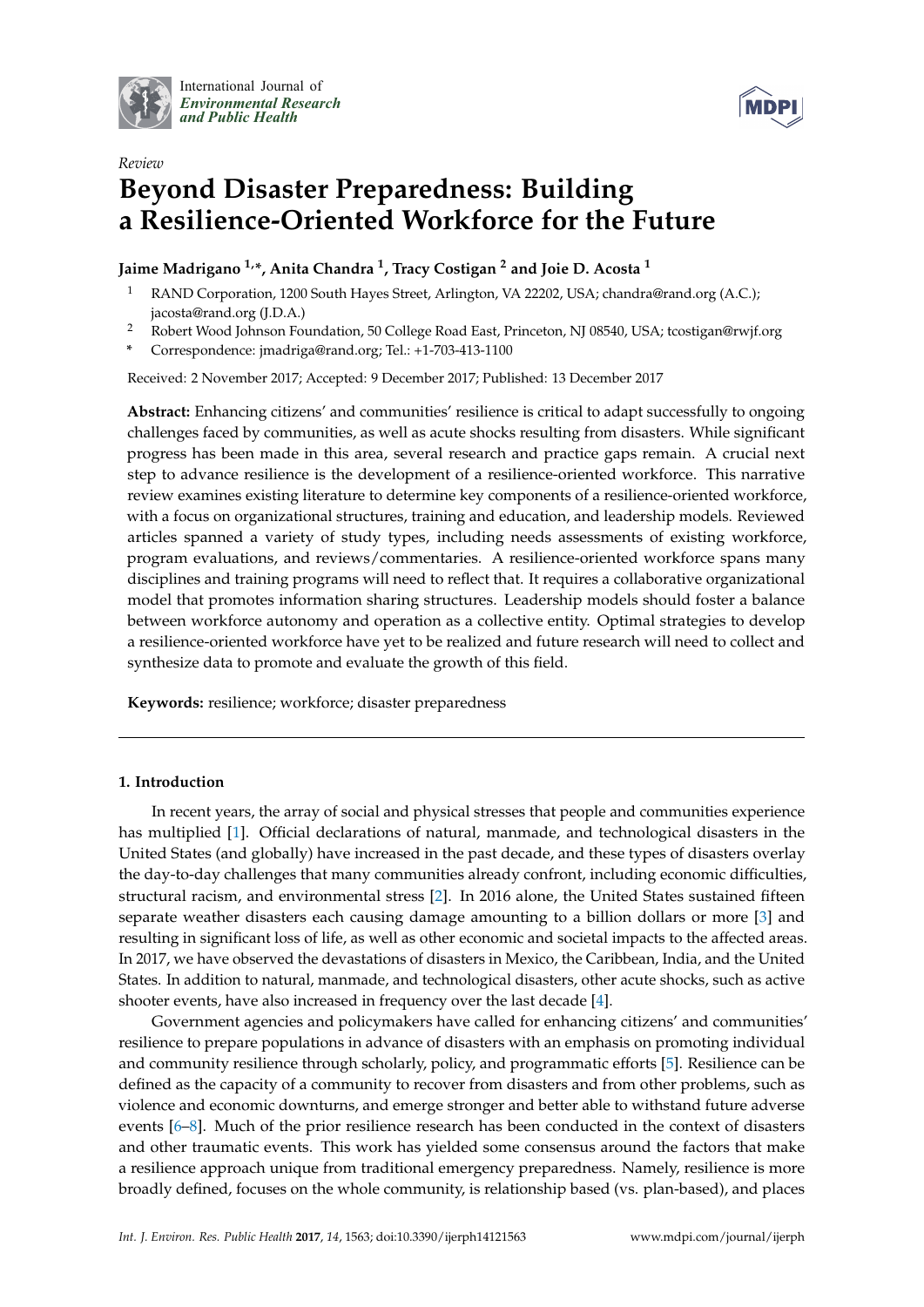relatively more emphasis on population strengths (vs. vulnerabilities), organizational assets (resources, money, skills, relationships), and sustainable development. Also, while preparedness has typically been phased (preparedness-response-recovery) or episodic, resilience as previously defined is an ongoing capacity building [\[6](#page-11-2)[,8](#page-11-3)[–10\]](#page-11-4). While significant progress has been made to advance this type of resilience approach, including multiple initiatives led by government agencies and philanthropic organizations to implement resilience frameworks [\[11](#page-11-5)[–13\]](#page-11-6), there remain several research and practice gaps that have prevented the full optimization of resilience.

The next phase to advance resilience will require greater focus on the factors that contribute to field building, and within that, the development of a resilience-oriented workforce. For this paper, we define a resilience-oriented workforce not as a single and unique set of professionals trained in resilience, but rather a goal state whereby all professions involved in protecting and promoting health of places and people possess the capacity (knowledge, attitudes, and skills) necessary to be integrated with each other (not just connected) and thus resilient in the face of a disaster or other widespread stress. Prior research has suggested that a resilient community requires strong connections between neighborhoods and community organizations, and between a diversity of local and non-governmental groups [\[6–](#page-11-2)[8\]](#page-11-3). These professions necessarily include those focused on building and protecting places (e.g., engineers, urban planners, architects) and those focused on growing healthy people (e.g., health care providers, emergency managers, social service providers, faith-based organizations, public health practitioners, law enforcement).

Given the broad scope of resilience and the diversity of professions involved, this paper takes a resilience field building perspective to workforce development—aiming to connect fragmented professions around the challenge of creating resilient communities [\[14\]](#page-11-7). To ensure that a field builds, deepens, and has meaningful impact, several areas must be addressed; namely, creating shared identity, deepening research evidence, instituting structures for collaboration, activating research and practice constituencies that can mobilize, developing effective leaders, and pursuing integrative work as the priority, many of which are often contained in workforce development. Fields like resilience require structures for meaningful collaboration and opportunities for effective leadership to align disciplines and sectors for joint action [\[15–](#page-11-8)[17\]](#page-11-9). As noted in other fields (e.g., teacher education), it is difficult to progress a field like resilience without leadership and broader workforce development. Resilience necessitates new ways of thinking (e.g., new ways of putting risks and assets together for planning), and new ways of doing (e.g., new ways of working together to problem-solve), to advance resilience-based research and policy [\[18\]](#page-11-10). Building a capable workforce is the foundation for making these changes.

This paper arose out of discussions at the Resilience Roundtable [\[8\]](#page-11-3), a meeting of approximately 80 leading researchers, practitioners, and policymakers convened by the Robert Wood Johnson Foundation and RAND Corporation in June 2016. During the Roundtable discussions, participants underscored many of the challenges confronting the development of a robust workforce that can address the need for more transdisciplinary and integrated action. That is to say, actors from different disciplines need to work jointly to create new conceptual, methodological, and translational innovations that integrate and move beyond discipline-specific approaches to address a common problem [\[19\]](#page-11-11). Drawing upon these discussions, we set out to understand the key components that could drive the development of a resilience-oriented workforce. Previous efforts to advance workforce development (e.g., within the field of public health) have demonstrated a need for organizational structures and skill building [\[20,](#page-11-12)[21\]](#page-11-13), and this is particularly relevant for the field of resilience due to the myriad of disciplines involved and the emphasis on both individual and community organizing. Given this background, we aimed to answer three questions: (1) What organizational structures will support connections needed for a resilience-oriented workforce? (2) What elements of training will support resilience-oriented education? and (3) What are leadership models with a resilience orientation? This narrative review summarizes the existing literature on resilience-oriented leadership or workforce development as it relates to these three research questions to synthesize current approaches and ideas in the field and determine areas of opportunity going forward.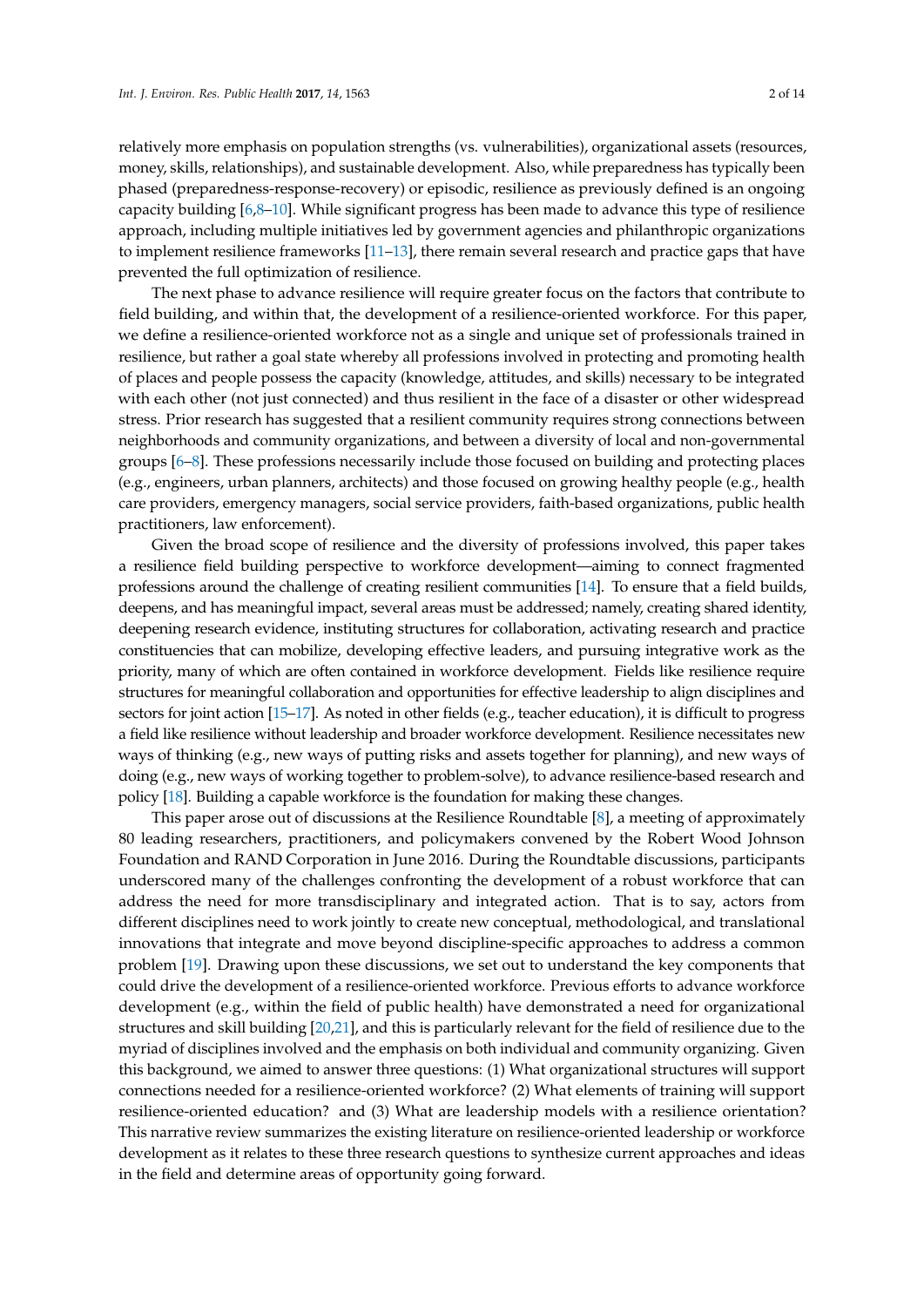#### **2. Materials and Methods** *Int. J. Environ. Res. Public Health* **2017**, *14*, 1563 3 of 14

We performed a search of the peer-reviewed literature using both Medline (PubMed) and Academic Search Complete (EBSCO) databases. Articles from 2000 or later were identified using a title and abstract search. The following terms were used to perform the search: workforce AND (resilienc<sup>\*</sup> OR "disaster preparedness"). Many lessons learned about what it takes to support whole communities during stressful times are from the field of disaster preparedness, so we included both the term resilienc<sup>\*</sup> and "disaster preparedness" in our search. The literature search identified a total of 281 articles. After removal of duplicate articles, 230 remained. A title and abstract review revealed that the vast majority of articles either captured how to make individual leaders more resilient to change and adversity or how to deal with burnout or compassion fatigue issues among disaster response and recovery workers. While these are important drivers of effective leadership and are key to promoting a *resilient workforce*, they do not help us answer the motivating questions about how to build a resilience-oriented workforce and, therefore, were eliminated from further review. With this elimination, a total of 32 articles were available for full text review. Three articles were excluded because they did not have a specific focus on workforce issues, and 29 articles were selected for final inclusion (Figure [1\)](#page-2-0). during stress times are from the field of disaster preparedness, so we include the term the term the term included both the term in the term in the term in the term in the term in the term in the term in the term in the te  $\frac{1}{\sqrt{16}}$  are specific force is supported for final inclusion (Figure 1). The figure 1  $\frac{1}{\sqrt{16}}$ 

<span id="page-2-0"></span>

**Figure 1.** Literature search process.

Final article selection was motivated by our three research questions. The final set of articles was Final article selection was motivated by our three research questions. The final set of articles was reviewed and catalogued with the use of a data abstraction form (DAF). The DAF facilitated systematic reviewed and catalogued with the use of a data abstraction form (DAF). The DAF facilitated systematic evaluation by capturing from each document several elements regarding content (e.g., type of study and summary of key findings). The DAF was used to catalogue the specific segment or segments of the workforce that were under focus, whether the study was for a specific preparedness strategy preparedness) or resilience, more broadly, and which research question it addressed. (e.g., disaster preparedness) or resilience, more broadly, and which research question it addressed.

#### **3. Resilience‐Oriented Workforce Studies 3. Resilience-Oriented Workforce Studies**

The majority (*n* = 20) of articles selected for full review pertained to disaster preparedness for The majority (*n* = 20) of articles selected for full review pertained to disaster preparedness for health care professionals (including physicians, nurses, and allied health professionals) (Table 1). health care professionals (including physicians, nurses, and allied health professionals) (Table [1\)](#page-5-0). Nurses were the most common workforce segment featured within the healthcare professional Nurses were the most common workforce segment featured within the healthcare professional literature. A smaller set of articles examined workforce for disaster prepared workforce for disaster process. literature. A smaller set of articles examined workforce for disaster preparedness, but not specifically for healthcare professionals ( $n = 5$ ), or workforce within the context of resilience, more broadly, but not specifically related to disaster preparedness (*n* = 4). The articles spanned a variety of study types, including needs assessments of existing workforce, program evaluations, and reviews/commentaries. Findings from our review are summarized below by the three previously identified research questions.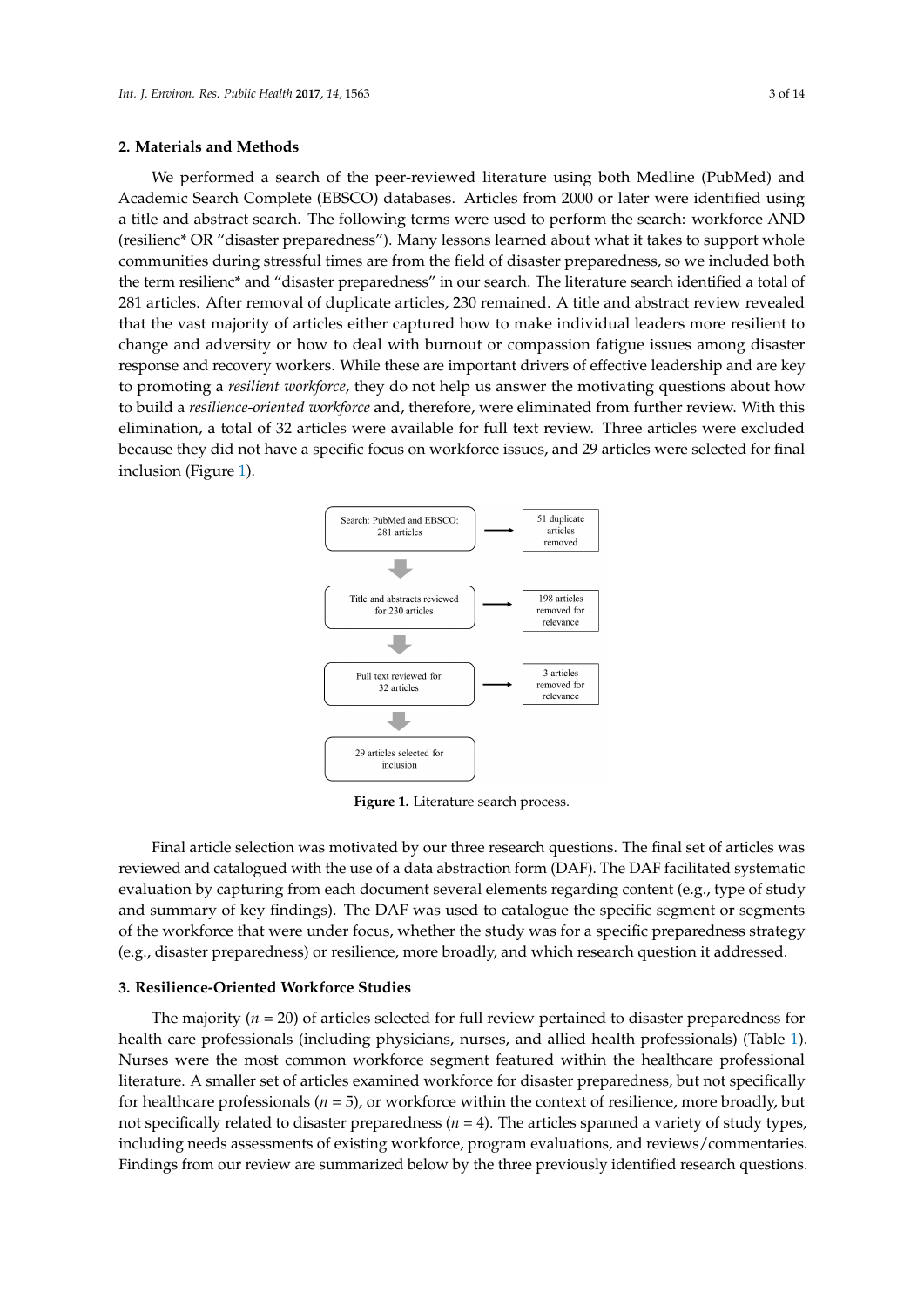| Author                        | Year | Discipline                                                              | Workforce<br>Segment 1 | <b>Workforce Segment 2</b>                                                                              | <b>Type of Study</b>                             | Research<br>Question(s)     | Summary                                                                                                                                                                                                                                                                                                                                                                                                                                                                                                                                                                                                                                                                                                                                                                                                                                                          |
|-------------------------------|------|-------------------------------------------------------------------------|------------------------|---------------------------------------------------------------------------------------------------------|--------------------------------------------------|-----------------------------|------------------------------------------------------------------------------------------------------------------------------------------------------------------------------------------------------------------------------------------------------------------------------------------------------------------------------------------------------------------------------------------------------------------------------------------------------------------------------------------------------------------------------------------------------------------------------------------------------------------------------------------------------------------------------------------------------------------------------------------------------------------------------------------------------------------------------------------------------------------|
| Dawes et al.                  | 2004 | Disaster<br>Preparedness/Response                                       | Emergency<br>Response  | Responders                                                                                              | Case Study                                       | Organization                | Summarizes human and infrastructure issues post disaster: importance of data<br>quality, usability and resource sharing among responders; discusses information<br>policy challenges for workforce response                                                                                                                                                                                                                                                                                                                                                                                                                                                                                                                                                                                                                                                      |
| desVignes-<br>Kendrick et al. | 2005 | Disaster<br>Preparedness/Response                                       | Other                  | Lawyers                                                                                                 | Session abstract                                 | Organization                | Discusses the role of private lawyers in dealing with public health emergencies.                                                                                                                                                                                                                                                                                                                                                                                                                                                                                                                                                                                                                                                                                                                                                                                 |
| Katz et al.                   | 2006 | Disaster<br>Preparedness/Response                                       | Health                 | LHD executives.<br>community partners,<br>hospital executives,<br>community health<br>center executives | Longitudinal<br>evaluation                       | Organization                | Collaborative relationships developed for bioterrorism preparedness have<br>proved useful in addressing other threats. Major ongoing challenges include<br>funding constraints, inadequate surge capacity, public health workforce<br>shortages, competing priorities, and jurisdictional issues.                                                                                                                                                                                                                                                                                                                                                                                                                                                                                                                                                                |
| Phillips                      | 2013 | Disaster<br>Preparedness/Response                                       | Other                  | Librarians                                                                                              | Review                                           | Organization                | Describes the Disaster Information Management Research Center (DIMRC)<br>develops and provides access to health information resources and technology<br>for disaster preparedness, response, and recovery.                                                                                                                                                                                                                                                                                                                                                                                                                                                                                                                                                                                                                                                       |
| Santos et al.                 | 2014 | Interdependent<br>workforce,<br>infrastructure.<br>and economic systems | Other                  | general workforce                                                                                       | Review                                           | Organization                | Highlights importance of workforce sectors in formulating synergistic<br>preparedness and recovery policies for interdependent infrastructure and<br>regional economic systems.                                                                                                                                                                                                                                                                                                                                                                                                                                                                                                                                                                                                                                                                                  |
| Sprang<br>and Silman          | 2015 | Disaster<br>Preparedness/Response                                       | Health                 | Behavioral health<br>professionals                                                                      | Review/Commentary                                | Organization;<br>Training   | Describes five principles to integrate behavioral health services in the public<br>health disaster response plan which use a strengths-based approach to prioritize<br>resilience; underscore the importance of context, collaboration,<br>and coordination; recognize the unique needs of pediatric populations;<br>and guide ongoing training and content development in the area of<br>biopsychosocial responses to health-related disasters.                                                                                                                                                                                                                                                                                                                                                                                                                 |
| Dunlop et al.                 | 2016 | Disaster<br>Preparedness/Response                                       | Health                 | Public health and<br>emergency management<br>workers, academics                                         | Needs<br>Assessment/Survey/<br>Focus groups      | Organization;<br>Leadership | Explored the opinions of leaders of public health and emergency management<br>agencies and academic institutions regarding the facilitators for and barriers to<br>effective collaboration for disaster preparedness and response. Recognized<br>barriers to engagement included unfamiliarity of organizational personnel,<br>concerns about ownership of outputs resulting from the collaboration,<br>and differences in organizational culture and modus operandi. On-going<br>relationships through shared training of students and staff and participation in<br>community-level partner meetings facilitated collaboration in disaster response<br>as does having a recognizable point of contact that can comprehensively<br>represent academic institutional resources. Legal issues were identified as both<br>facilitators and barriers to engagement. |
| Barnett et al.                | 2005 | Disaster<br>Preparedness/Response                                       | Health                 | <b>LHD</b> Workers                                                                                      | Presentation of<br>Workforce<br>Training Program | Training                    | Describes a competency-based training for public health emergency response.                                                                                                                                                                                                                                                                                                                                                                                                                                                                                                                                                                                                                                                                                                                                                                                      |
| Stanley                       | 2005 | Disaster<br>Preparedness/Response                                       | Health                 | <b>Nurses</b>                                                                                           | Review/Commentary                                | Training                    | Roles of key entities are essential for education's successful implementation of<br>disaster preparedness: education and professional organizations, accreditation<br>and regulatory bodies, schools of nursing, and continuing education providers.                                                                                                                                                                                                                                                                                                                                                                                                                                                                                                                                                                                                             |

# **Table 1.** Resilience-oriented workforce studies.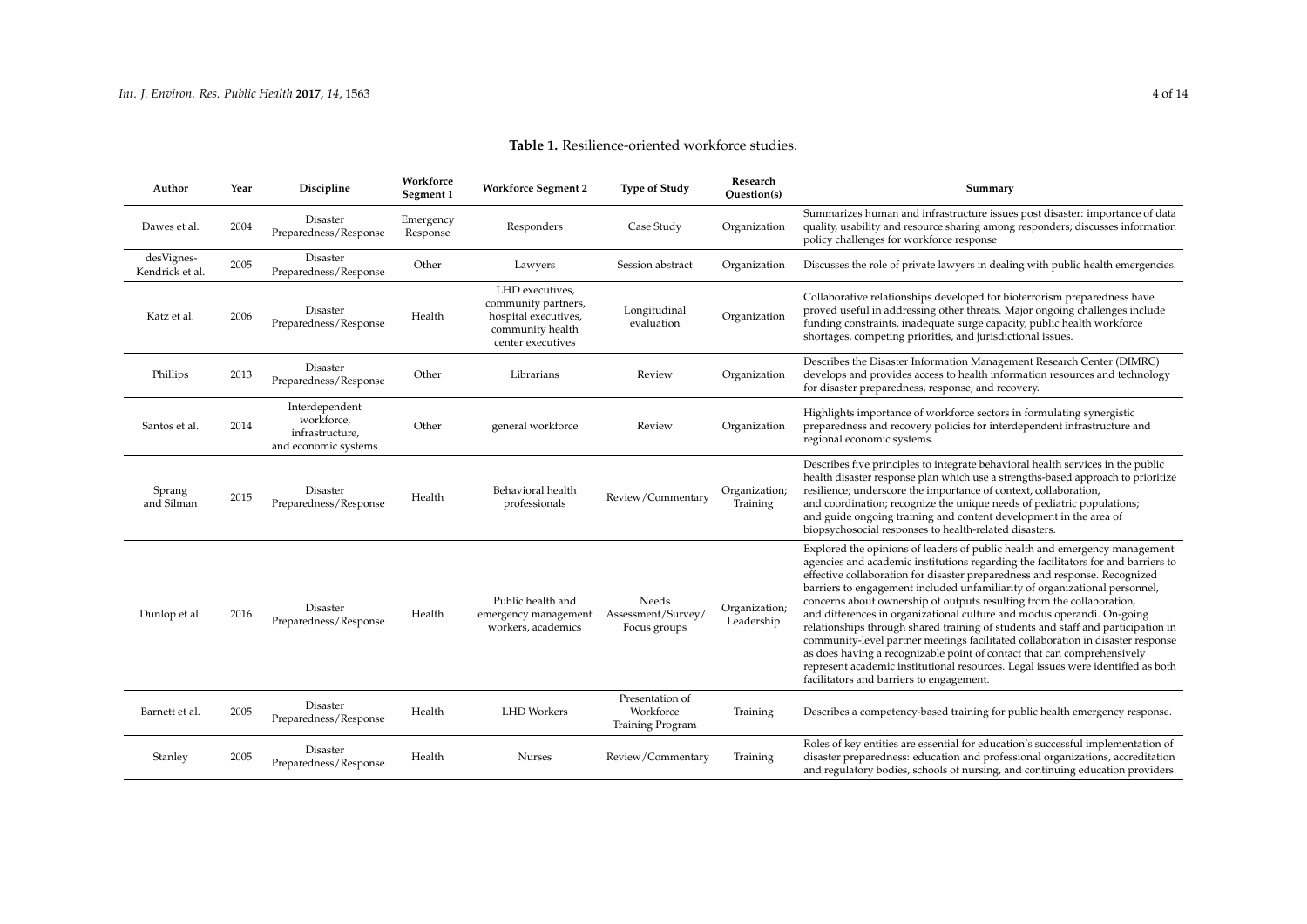| Author                    | Year | Discipline                               | Workforce<br>Segment 1 | <b>Workforce Segment 2</b>                       | <b>Type of Study</b>                                                 | Research<br>Question(s) | Summary                                                                                                                                                                                                                                                                                                                                |
|---------------------------|------|------------------------------------------|------------------------|--------------------------------------------------|----------------------------------------------------------------------|-------------------------|----------------------------------------------------------------------------------------------------------------------------------------------------------------------------------------------------------------------------------------------------------------------------------------------------------------------------------------|
| Davies<br>and Moran       | 2005 | <b>Disaster</b><br>Preparedness/Response | Health                 | Nurses                                           | Review/Commentary                                                    | Training                | Describes role of nursing workforce in disaster preparedness                                                                                                                                                                                                                                                                           |
| Mosca et al.              | 2005 | Disaster<br>Preparedness/Response        | Health                 | Nurses (school)                                  | Needs Assessment                                                     | Training                | Assessed bioterrorism and disaster preparedness needs of school nurses<br>assessed; low confidence in preparedness capabilities across almost all<br>categories was reported; high training need was identified across almost<br>all competencies.                                                                                     |
| Veenema                   | 2006 | <b>Disaster</b><br>Preparedness/Response | Health                 | <b>Nurses</b>                                    | Presentation of<br>Workforce<br><b>Training Program</b>              | Training                | Workforce development and nurse preparedness for schools of nursing.                                                                                                                                                                                                                                                                   |
| Archer<br>and Seynaeve    | 2007 | Disaster<br>Preparedness/Response        | Health                 | Health professionals                             | Issues<br>Paper/Framework                                            | Training                | World Association for Disaster and Emergency Medicine (WADEM) meeting<br>convened in support of a framework for "Disaster Health", which included:<br>(1) primary disciplines; (2) support disciplines; (3) community response,<br>resilience, and communication; and (4) socio-political context.                                     |
| Douglas                   | 2007 | Disaster<br>Preparedness/Response        | Health                 | Nurses and Paramedics                            | Presentation of<br>Workforce<br><b>Training Program</b>              | Training                | Describes multi-agency collaborative approach to develop modules on the<br>management of mass casualty events and incidents involving hazardous<br>substances, offered to registered nurses and registered paramedics.                                                                                                                 |
| Fulmer et al.             | 2007 | Disaster<br>Preparedness/Response        | Other                  | University volunteers                            | Survey on volunteer<br>willingness for<br>disaster response          | Training                | Survey results suggest that volunteers can and will help and that disaster<br>preparedness drills are a logical next step for university-based volunteers.                                                                                                                                                                             |
| Resnick et al.            | 2007 | Environmental<br>public health           | Health                 | <b>LHD</b> Workers                               | Review                                                               | Training                | Obstacles for strengthening the environmental public health workforce include<br>recruitment shortfalls, inability to retain qualified staff, impending retirements,<br>inadequate training opportunities, insufficient compensation, and the absence<br>of a robust career advancement pathway.                                       |
| Black et al.              | 2008 | Mental<br>health resiliency              | Health                 | Social work and public<br>mental health students | Presentation of<br>IPE program                                       | Training                | Describes an innovative statewide collaboration between schools of social work<br>and public mental health departments to transform social work curriculum and<br>address the workforce crisis in public mental health service system.                                                                                                 |
| Kaiser et al.             | 2009 | <b>Disaster</b><br>Preparedness/Response | Health                 | Medical students                                 | Survey/Needs<br>Assessment                                           | Training                | Survey results indicate future physicians' willingness to respond to disasters,<br>but education and training in disaster medicine and public health preparedness<br>offered in US medical schools is inadequate.                                                                                                                      |
| Morrison<br>and Catanzaro | 2010 | Disaster<br>Preparedness/Response        | Health                 | Nursing students                                 | Presentation and<br>evaluation of<br>training<br>simulation exercise | Training                | Describes a public health emergency simulation exercise with undergraduate<br>senior nursing students enrolled in a public health clinical course.                                                                                                                                                                                     |
| Potter et al.             | 2010 | Disaster<br>Preparedness/Response        | Health                 | Public health workers                            | Review                                                               | Training                | Reviews of progress in preparedness training for the public health workforce<br>should be repeated in the future. Governmental investment in training for<br>preparedness should continue. Future training programs should be grounded<br>in policy and practice needs, and evaluations should be based on<br>performance improvement. |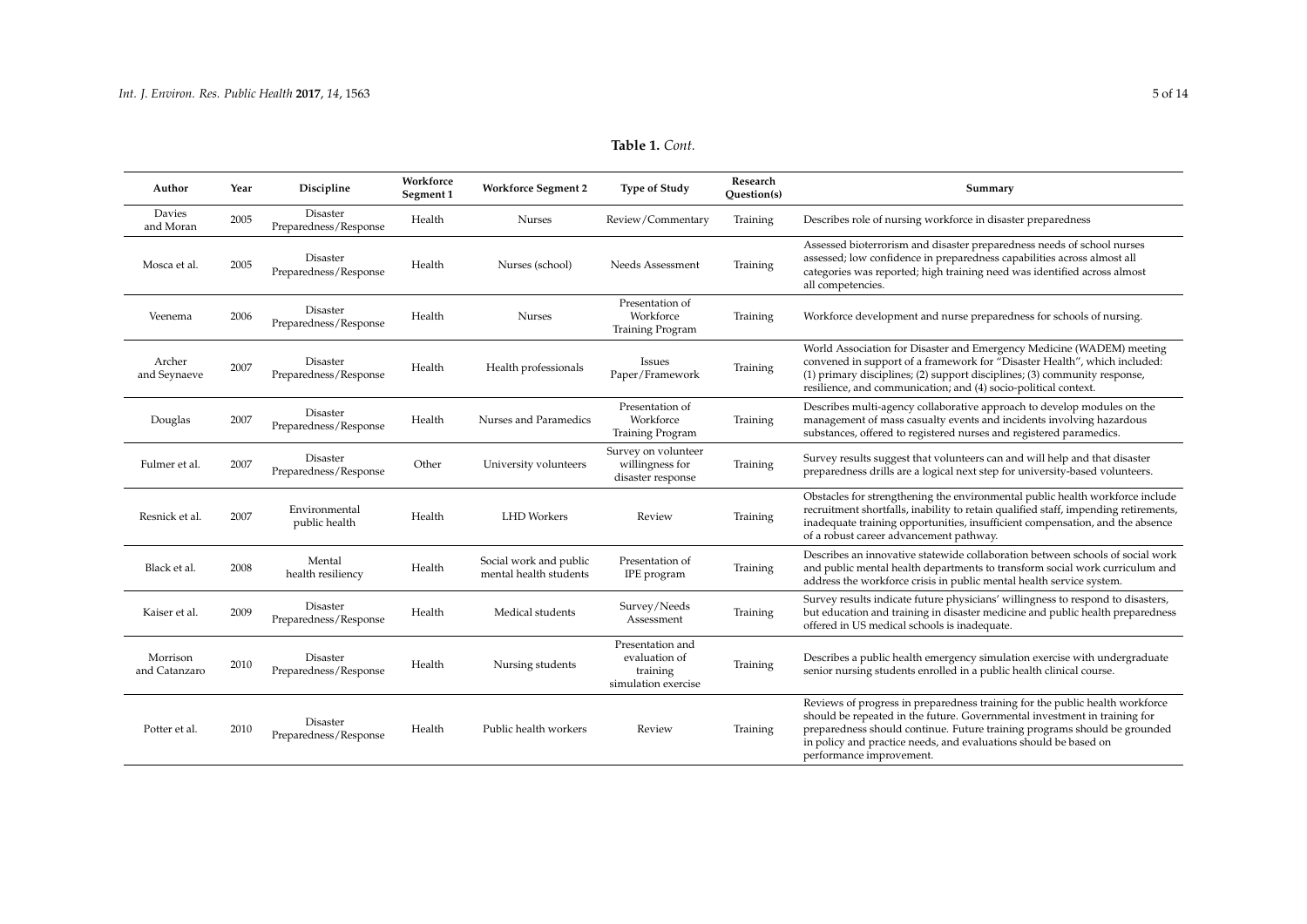# **Table 1.** *Cont.*

<span id="page-5-0"></span>

| Author                  | Year | Discipline                               | Workforce<br>Segment 1 | <b>Workforce Segment 2</b>                                            | <b>Type of Study</b>                                                     | Research<br>Ouestion(s) | Summary                                                                                                                                                                                                                                                                                                                                                                                                |
|-------------------------|------|------------------------------------------|------------------------|-----------------------------------------------------------------------|--------------------------------------------------------------------------|-------------------------|--------------------------------------------------------------------------------------------------------------------------------------------------------------------------------------------------------------------------------------------------------------------------------------------------------------------------------------------------------------------------------------------------------|
| Catlett et al.          | 2011 | Disaster<br>Preparedness/Response        | Health                 | <b>EMS Physicians</b>                                                 | Resource document                                                        | Training                | Advocates for a strong emergency medical services (EMS) role in all phases of<br>disaster management-preparedness, response, and recovery.                                                                                                                                                                                                                                                             |
| Fernandez et al.        | 2011 | Disaster<br>Preparedness/Response        | Health                 | <b>EMTs and Paramedics</b>                                            | Needs Assessment                                                         | Training                | A majority of nationally certified EMT-Basics and paramedics reported<br>participating in both individual and multiagency disaster-preparedness training.<br>A large majority of respondents reported feeling adequately prepared to<br>respond to man-made and natural disasters and the perception of preparedness<br>correlated with hours of training. Some areas for improvement were identified. |
| Slack et al.            | 2013 | Community resilience                     | Health                 | Health Science students                                               | Evaluation of<br>IPE program                                             | Training                | By acting as a catalyst, a community based interprofessional program can affect<br>components of community resilience/capacity, primarily human, social,<br>and informational capital.                                                                                                                                                                                                                 |
| Lim et al.              | 2013 | <b>Disaster</b><br>Preparedness/Response | Health                 | Health care workers<br>(Physicians, Nurses,<br>Allied Health workers) | Survey/Needs<br>Assessment                                               | Training                | Survey indicates that health care workers fare poorly in their perception of their<br>individual preparedness. Identifies Important factors that might contribute to<br>improving this perception at the individual and institution level.                                                                                                                                                             |
| Baack<br>and Alfred     | 2013 | Disaster<br>Preparedness/Response        | Health                 | Nurses (rural)                                                        | Survey/Needs<br>Assessment                                               | Training                | Most rural nurses are not confident in their abilities to respond to major disaster<br>events. The nurses who were confident were more likely to have had actual<br>prior experience in disasters or shelters.                                                                                                                                                                                         |
| Kumar<br>and Weibley    | 2013 | Disaster<br>Preparedness/Response        | Health                 | Physicians                                                            | Review/Commentary                                                        | Training                | Describes physicians' obligations, role, education, preparation, and response<br>for disasters.                                                                                                                                                                                                                                                                                                        |
| Veenema et al.          | 2016 | Disaster<br>Preparedness/Response        | Health                 | <b>Nurses</b>                                                         | Needs Assessment/<br>SME interviews                                      | Training                | Describes a vision for the future of disaster nursing, and identifies current<br>barriers and opportunities to advance professional disaster nursing. Includes<br>recommendations for nursing practice, education, policy, and research, as well<br>as implementation challenges.                                                                                                                      |
| Achora and<br>Kamanyire | 2016 | Disaster<br>Preparedness/Response        | Health                 | <b>Nurses</b>                                                         | Review/Commentary                                                        | Training                | Highlights the current state of nursing education and training in disaster<br>management, both generally and in Oman.                                                                                                                                                                                                                                                                                  |
| Wyche et al.            | 2011 | Disaster<br>Preparedness/Response        | Emergency<br>Response  | First responders                                                      | Evaluation of<br>work place<br>teams-survey, focus<br>groups, interviews | Leadership              | Community resilience activities were assessed in workplace teams that became<br>first responders for Hurricane Katrina survivors. Resilient behaviors were<br>characterized by: shared organizational identity, purpose, and values; mutual<br>support and trust; role flexibility; active problem solving; self-reflection; shared<br>leadership; and skill building.                                 |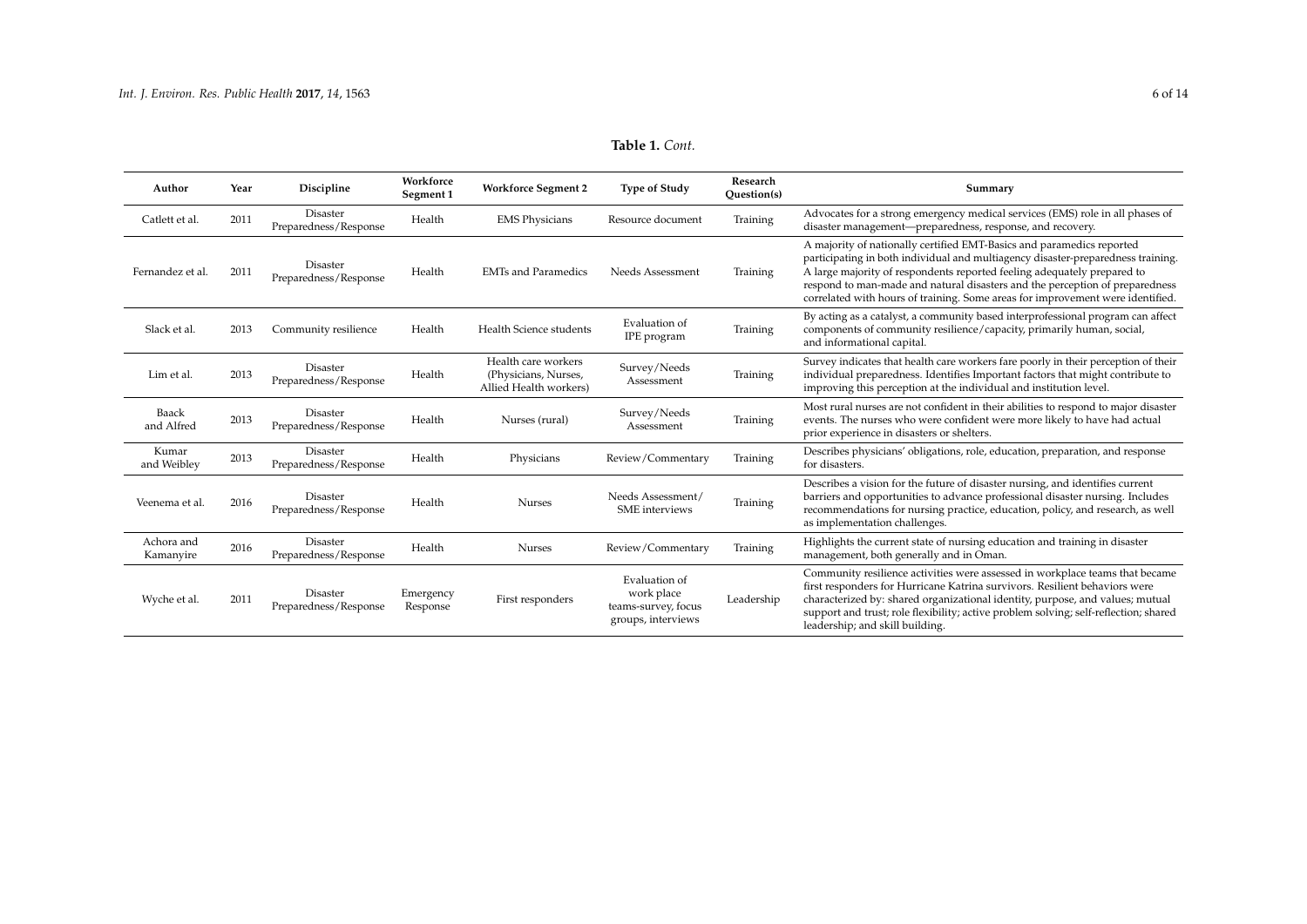### *3.1. What Organizational Structures Will Support the Connections Needed for a Resilience-Oriented Workforce?*

To support the connections needed for a resilience-oriented workforce, it is necessary to have structures in place that allow sharing of information between the people- and place-focused professions, and across multiple levels and branches of government, and the private sector [\[22,](#page-11-14)[23\]](#page-11-15). Example structures may include coalitions, public-private partnerships, integrated data systems, multi-sector planning bodies, and community advisory boards. A clear need for such structures was demonstrated in the response to the 11 September terrorist attack on the World Trade Center, where problems arose when organizations, designed to carry out stand-alone programs, exhibited a reluctance to share confidential information [\[22\]](#page-11-14). This resulted in multiple organizations requesting information from grieving families who had already supplied it to another organization as well as lost time figuring out whether federal agencies or other levels of government had the best data for various purposes. On the contrary, some of the most successful activities during that recovery rested on years of relationship and trust building, including an unusual alliance between the media and emergency operations center which allowed for clear and quick communication on recovery to be coalesced and released through several media outlets [\[22\]](#page-11-14). Similarly, to alleviate anxiety in children and families impacted by the pandemics of severe acute respiratory syndrome (SARS) and H1N1 influenza, behavioral health professionals reported experiencing conflicts with public health, other behavioral health professionals, or other health care responses systems, inhibiting effective response [\[23\]](#page-11-15). In an evaluation conducted by the Center for Studying Health System Change, improvements in public health preparedness resulting from years of effort and sustained funding were due, in part, to establishing intersectoral collaborations and overcoming differences in organizational cultures and approaches to management among public health, fire, police, and emergency management agencies [\[24\]](#page-11-16).

Partnerships between academic institutions and community-based organizations have had a demonstrable effect on enhancing community resilience. One study of an authentic academic-community partnership which provided experiential community health education in underserved communities in Arizona demonstrated an increase in community resilience by building human capital, increasing empowerment from community members working with students, increasing network connectivity by bringing a variety of professionals together, and increasing informational capital (i.e., generating relevant data for the community to support program development and grant applications) [\[25\]](#page-11-17). Evaluation of the program concluded that it may have been a catalyst for action and provided an organizational structure facilitating the development of new relationships and partnerships within the community, both key to resilience building [\[25,](#page-11-17)[26\]](#page-12-0).

While the majority of the current resilience literature pertains to health-related professions, a few articles highlighted the role of non-health and emergency preparedness workforce individuals in disaster preparedness and response. For a resilience-oriented workforce to flourish, organizational structures must be set up to integrate human and infrastructure systems sectors. Librarians and information specialists, such as those at the Disaster Information Management Research Center (DIMRC), can work with response personnel to meet their critical information needs [\[27\]](#page-12-1). Private lawyers, in addition to public attorneys, have a role to play to protect citizens when dealing with public health emergencies, particularly in the areas of liability insurance, sick leave, compensation policies, on-call requirements of health care professionals, and many others [\[28\]](#page-12-2).

Further, Santos and colleagues have argued that in the context of a disaster, the workforce plays a dual role as both victims affected by the disaster and as a vital resource for recovery, and therefore, workforce recovery analysis in the context of disaster preparedness needs to be considered equally as important as critical infrastructure systems recovery [\[29\]](#page-12-3). The recognition of workforce criticality in disaster recovery, particularly in the healthcare, infrastructure, and education sectors, establishes a need for an integrated focus on the simultaneous recovery of the interdependent workforce, infrastructure, and regional economic systems.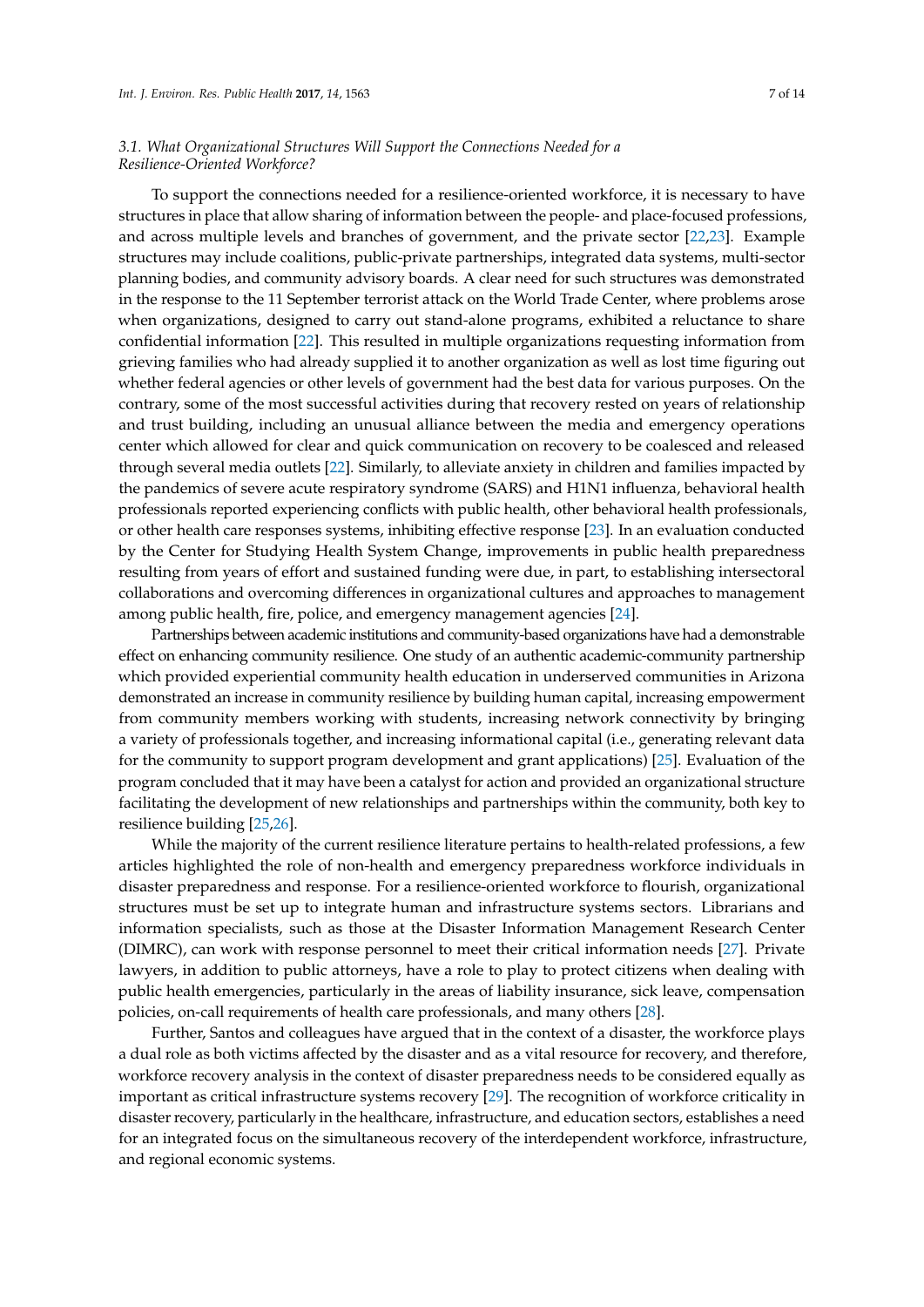#### *3.2. What Elements of Training Will Support Resilience Education?*

The literature review identified several elements of training that could support resilience education. Several studies highlighted interprofessional education (IPE) programs [\[25](#page-11-17)[,30\]](#page-12-4). The field of resilience is clearly transdisciplinary and requires practitioners to be trained in a wide variety of areas. IPE occurs when students from two or more professions learn about, from and with each other to enable effective collaboration; it has traditionally occurred in the health professions [\[31\]](#page-12-5). IPE grew out of a need for a strong, flexible, and collaborative workforce to confront highly complex challenges in healthcare. The field of resilience is now facing the same types of complexities. While resilience is a broad field, requiring skills from a wide variety of professions, much of the reviewed literature on training was much more narrow in scope, such as collaborations between schools of social work and public mental health departments [\[30\]](#page-12-4) or incorporating disaster preparedness training into health education curricula [\[32](#page-12-6)[,33\]](#page-12-7), in particular, for nurses [\[34](#page-12-8)[–36\]](#page-12-9) and physicians [\[37](#page-12-10)[,38\]](#page-12-11). IPE for the resilience-oriented workforce needs to be much more interdisciplinary than is currently in practice. For example, there is a need to integrate health sciences with urban planning and engineering education for resilience. Few models currently exist for this type of interdisciplinary educational experience. One that comes close is the framework for "Disaster Health" set forth by the World Association for Disaster and Emergency Medicine (WADEM) [\[39\]](#page-12-12). The consensus view in support of this framework resulted in a model which can facilitate the development of educational programs. The conceptual model includes the following components: primary disciplines (clinical and psychological, public health, and emergency and risk management); support disciplines (geography, engineering, anthropology); community response, resilience and communication; and socio-political context. This model may be a useful starting point for the type of IPE programs that can facilitate the development of a resilience-oriented workforce. A more focused needs assessment should be conducted to refine and validate this model.

As discussed previously, community partnerships are a critical element for resilience [\[25\]](#page-11-17). Building and sustaining effective partnerships requires that the workforce is skilled in principles of community engagement. As has been recognized with other workforce groups (e.g., public health), professionals may not have the skill set necessary to work with local communities, and therefore, these competencies must be built into education and training programs [\[40\]](#page-12-13). A critical understanding of the unique roles and responsibilities of community organizations is also key [\[41\]](#page-12-14).

Post-graduate and ongoing professional education is paramount for transdisciplinary fields. One study looked at how to enhance the environmental public health workforce, which parallels the resilience workforce in its broad and cross-cutting responsibilities. Particular challenges included a lack of ongoing training opportunities and the absence of a clearly defined career path [\[42\]](#page-12-15). To combat these challenges, ongoing professional education programs encompassing a full range of disciplines are needed to help resilience-oriented professionals expand their skill sets over time and adapt to the evolving needs of the community they serve. Training and professional education programs can be competency-based, which have proven effective in other fields, such as public health preparedness [\[43\]](#page-12-16). Competencies known to strengthen community resilience, such as engaging vulnerable populations in planning and increasing community self-sufficiency [\[6\]](#page-11-2), should be targeted. Such competencies may include community outreach and engagement, decision making under uncertainty, holistic planning, and asset identification to understand what different sectors bring and build effective coalitions. Training on leadership, command structure, and communications is also needed [\[33\]](#page-12-7).

Once a set of core competencies is established, mechanisms for assessment will need to be established. The disaster preparedness literature has described several ways in which this can be done. Several articles assessed health professionals' skills and confidence against a set of competencies derived from government agency (e.g., Centers for Disease Control and Prevention) or national association publications [\[44\]](#page-12-17). Others discussed the role of different organizing bodies (education and professional organizations, accreditation and regulatory bodies, schools, and continuing education providers) and advanced curricula in preparing health professionals for disaster preparedness [\[45–](#page-12-18)[47\]](#page-13-0).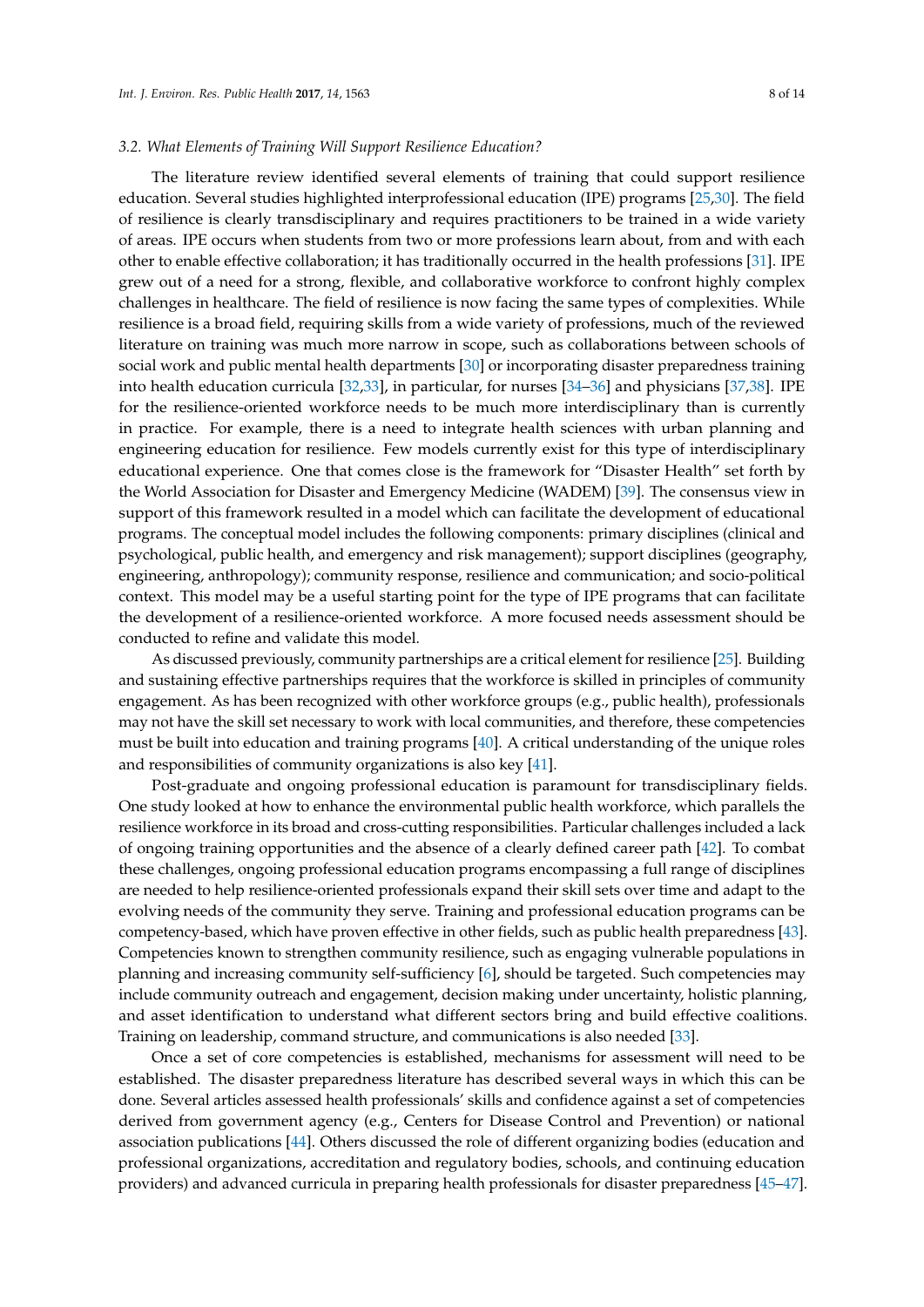Skills assessment played out differently among different segments of the workforce. While a survey of medical students found that they were very willing to respond to a disaster scenario, education and training in disaster medicine in US medical schools was still deemed to be inadequate [\[48\]](#page-13-1). In a survey of emergency medical technicians (EMTs) and paramedics, a majority reported participating in disaster-preparedness training; however, it was less common for front-line emergency medical service professionals to have worked with other agencies and disciplines as part of the training [\[49\]](#page-13-2). In doctors, nurses, and allied health workers, individual perceived preparedness to respond to a disaster was correlated with prior training [\[50\]](#page-13-3). Finally, one study assessed the role of a volunteer workforce and found that volunteers in private organizations are willing to assist in disasters and have skills they can be used as part of disaster mitigation [\[51\]](#page-13-4). Further, volunteers have little expertise but a strong interest in being trained to contribute during disasters.

#### *3.3. What Are Leadership Models with a Resilience Orientation?*

We did not find any existing leadership models with a resilience orientation. Instead we describe what resilience-oriented leadership looks like and elements that would be critical to include in a model, if developed. Wyche and colleagues assessed community resilience activities in workplace teams that became first responders for Hurricane Katrina survivors [\[52\]](#page-13-5). Teams with resilience-oriented behaviors were characterized by shared organizational identity, purpose, and values; mutual support and trust; role flexibility; active problem solving; self-reflections; shared leadership; and skill building. Freedom from administrative dominance and the existence of horizontal leadership (i.e., multiple skills and leaders without a need to assert dominance) was seen as critical. At the same time, community resilience requires individuals to commit to teamwork. The same study found that trust and cooperation amongst the team facilitated resilience in disaster response. Therefore, the right balance between workforce autonomy and operation as a collective entity must be struck in any resilience workforce leadership model. Because a resilience-oriented workforce must continuously balance the decisions and tradeoffs that come from facing both acute shocks and long-term stressors and marginalization, shared organizational identity and trust are crucial. Further, resilience-oriented leadership programs must support ways to navigate intersectoral, collaborative structures, create shared metrics and accountability frameworks, and articulate a cohesive plan that integrates shocks and stressors in daily practice.

Further, appropriate leadership models can minimize problems associated with resource sharing. Lack of organizational familiarity has been cited as a barrier for effective partnerships between public health and emergency management agencies and local academic institutions [\[26\]](#page-12-0). However, by establishing leaders as points of contact between the organizations, and creating representation from academic institutions on planning bodies, as well as forming regional coordination centers, such barriers can be addressed.

#### **4. Limitations to Existing Evidence**

While much is still unknown about training to support a resilience-oriented education, it is clear that IPE and ongoing professional education will be critical in this developing field. The literature to date has identified a preliminary set of competencies that will be needed, as well as a starting point for a conceptual framework for educational programs for "disaster health". But we also recognize that most of the articles focused on traditional health and healthcare professions, despite the recognition that resilience development will need disciplinary understanding across a range of human and infrastructure sectors. In a truly resilience-oriented framework, the full range of disciplines need to be considered as critical and not just as supporting the health disciplines and the orientation will need to move from preparedness, where many of the current lessons learned have emerged, to resilience.

Once a conceptual framework for a resilience-oriented workforce is developed and validated it can be used to facilitate educational programs, including both graduate certificate programs (to build the capacity for new professionals from a wide variety of disciplines to be integrated,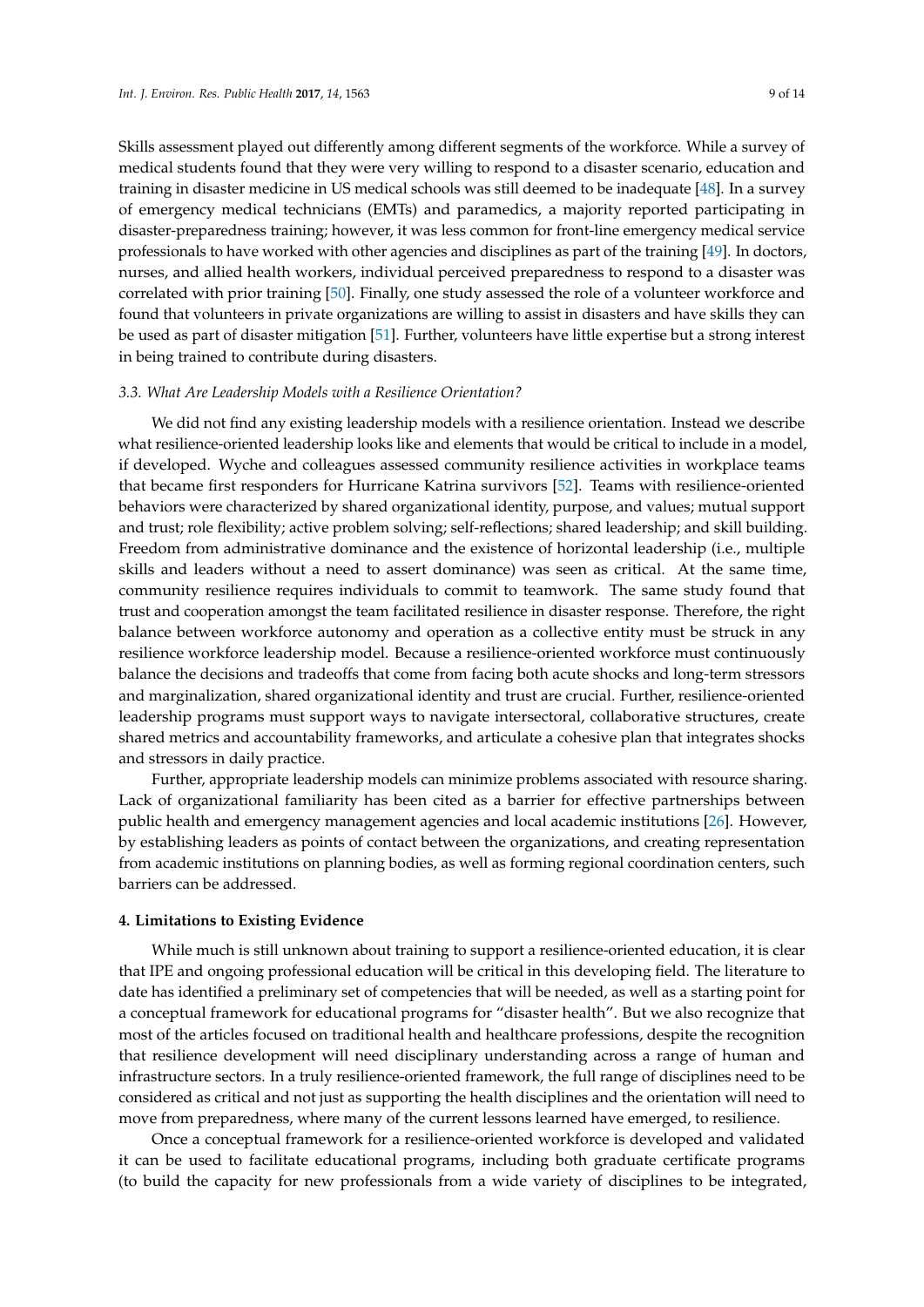for example, through common symposia, seminars, and other networking opportunities) and continuing education programs. The framework can also be used to facilitate a "common language" for use by different members of the workforce [\[39\]](#page-12-12), thus creating a shared sense of identity. The use of common terms and language across fields (e.g., healthcare, engineering, etc.) will be essential across the range of educational opportunities. Short courses can be developed to fill in gaps in knowledge, as identified from comparison with the framework. Ongoing professional development opportunities and a career advancement pathway that rewards cross-pollination activities to promote integration across disciplines are critical to building a strong and stable resilience-oriented workforce. Research is needed to develop models facilitating career progression and advancement that occurs in a more systems-oriented and integrated way. Few such models currently exist; however, one can look to universities and institutions that have developed sustainability curricula for guidance. These include the SDG Academy [\(https://courses.sdgacademy.org/\)](https://courses.sdgacademy.org/), an initiative of the Sustainable Development Solutions Network, and the Stockholm Resilience Centre at Stockholm University [\(http://www.stockholmresilience.org/\)](http://www.stockholmresilience.org/), which offers courses on "Systems Theory and Resilience Thinking" and "Governance and Management of Social-ecological Systems".

Innovative partnerships will also be necessary to ensure that training takes a systems approach. For example, in New York City, the Workforce Field Building Hub [\(https://workforceprofessionals.](https://workforceprofessionals.org/workforce-field-building-hub/) [org/workforce-field-building-hub/\)](https://workforceprofessionals.org/workforce-field-building-hub/) serves as a central place for community-based organizations, for-profit service delivery agencies, government, education institutions, workforce philanthropies, organized labor, private sector employers, public libraries, employer-based training programs, and others to collectively respond to local and national trends and policy changes that impact workforce development. The Workforce Field Building Hub is meant to be a systems-building initiative that brings together key leaders from across the interdisciplinary and diverse local and national workforce community to identify common issues and solutions to strengthen the workforce ecosystem. A similar type of approach could help to develop and sustain the new resilience-oriented workforce.

There is little empirical data to inform structures and leadership models for a resilience-oriented workforce. However, from the disaster recovery literature, we recognize the importance of taking a systems approach and breaking down silos between sectors and types of stakeholders. Such an approach relies on structures and operational frameworks that facilitate inter-departmental and intersectoral data and resource sharing. Areas that cannot be overlooked include how leaders will develop collaborations across sectors, such as through memorandums of understanding and other contractual arrangements to facilitate such structures; how to create joint incentives across sectors; and how to optimally work through entrenched politics among disciplinary factions. Further, traditional approaches of top-down management may be less effective than horizontal leadership styles, where individuals are empowered in decision-making. Research is needed to understand how to align such an approach with creating a shared sense of identity within the resilience-oriented workforce.

Of note, we found limited articles with a focus on the integration of economic, infrastructure, and human resilience. While we did not hand search bibliographies for this literature review, our results indicate that further research is needed to build an evidence base to support the development of an integrated resilience-oriented workforce.

#### **5. Conclusions**

In summary, while deepening the field of resilience will require a trained and capable resilienceoriented workforce, few studies in the peer-reviewed literature provide data to support what that workforce looks like and how it is cultivated. Future research will need to collect and synthesize data to support metrics to evaluate the development of a resilience-oriented workforce. In addition, since creating a resilient community is a shared responsibility across many actors and organizations, future research will need to examine how effectively a resilience-oriented workforce engages and empowers individuals and organizations across a community. Table [2](#page-10-3) points to this and other recommendations to move the workforce forward.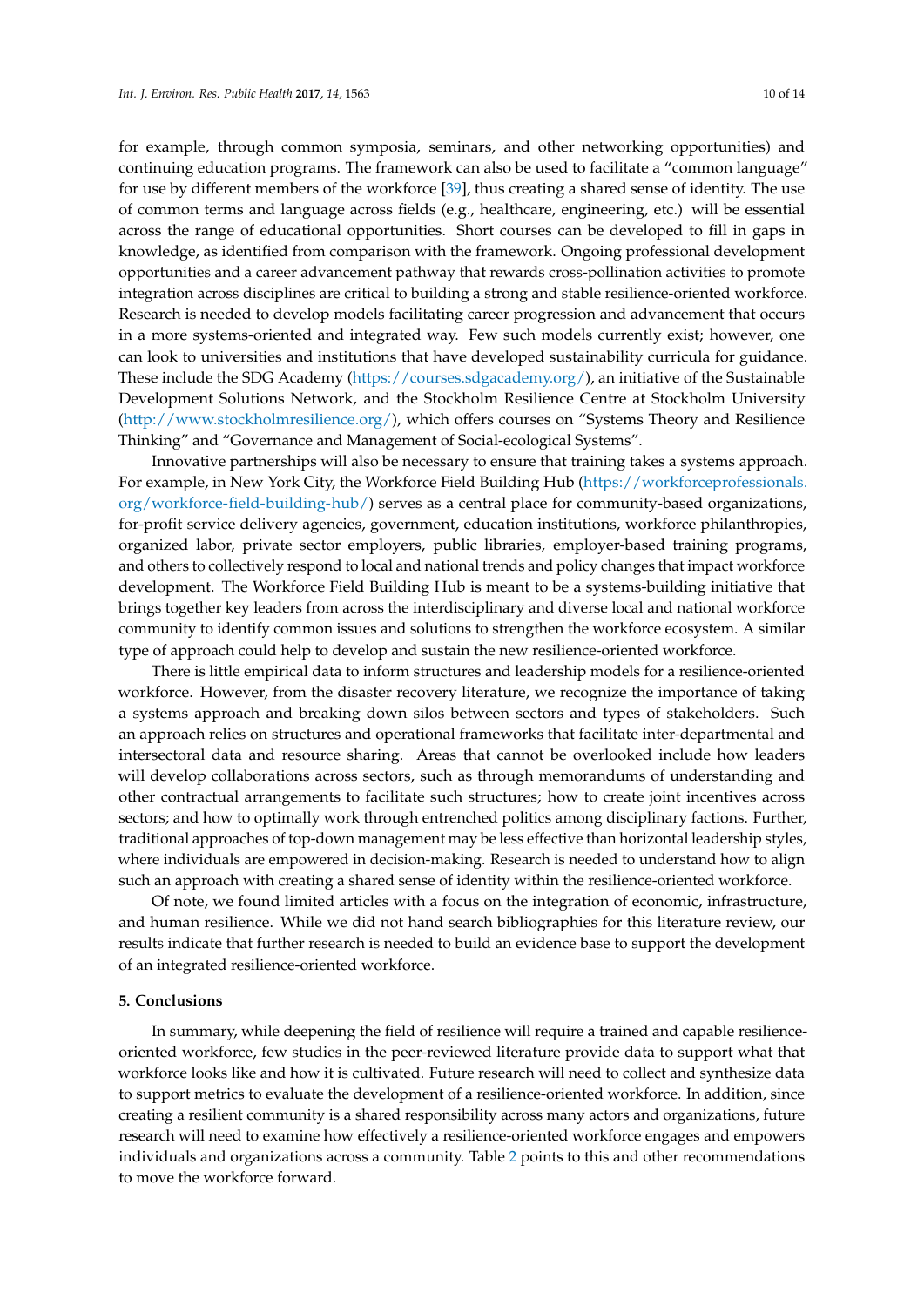<span id="page-10-3"></span>

| Category                            | Recommendation                                                                                                                                                    |  |  |  |  |
|-------------------------------------|-------------------------------------------------------------------------------------------------------------------------------------------------------------------|--|--|--|--|
|                                     | Develop a core set of metrics for workforce evaluation.                                                                                                           |  |  |  |  |
| Improve the evidence base           | Conduct research to determine what does and does not work<br>(e.g., training, organizational structures, leadership models) for<br>achieving pre-defined metrics. |  |  |  |  |
|                                     | Identify, validate, and assess a set of competencies that support<br>a resilience-oriented workforce.                                                             |  |  |  |  |
| Develop Competencies/Training       | Develop resilience-oriented interprofessional education<br>programs at the graduate and continuing education levels.                                              |  |  |  |  |
|                                     | Incorporate community-based partnerships into training<br>programs to develp skills to work with local communities.                                               |  |  |  |  |
|                                     | Use common language across fields.                                                                                                                                |  |  |  |  |
| Faciltate Organizational Structures | Develop integrated organizational frameworks for doing<br>business across human and infrastructure systems.                                                       |  |  |  |  |
|                                     | Determine incentive structures that promote horizontal<br>leaderships and shared identity.                                                                        |  |  |  |  |
| Cultivate Leadership Models         | Create career advancement opportunities that recognize<br>interdisciplinary and intersectoral experience.                                                         |  |  |  |  |
|                                     | Establish mechanisms of collaboration across sectors and<br>disciplines (e.g., through regional coordination centers).                                            |  |  |  |  |

**Table 2.** Recommendations to move the resilience-oriented workforce forward.

We identified that a resilience-oriented workforce spans many disciplines and requires a collaborative model that promotes information sharing structures among organizations, between organizations and individuals, across multiple levels and branches of government, and the private sector (e.g., through coalitions). IPE programs, expertise in community partnership and engagement, and dedicated post-graduate and professional development training are all needed to build a resilience-oriented workforce. Capability-based assessment tools are also needed to help track and monitor how leaders begin to embrace resilience systems thinking and to allow for career advancement that accounts for this integration. Leadership models should foster a balance between workforce autonomy and operation as a collective entity. Further, while the literature reviewed for this article were heavily focused in traditional health venues, a workforce that appreciates resilience thinking, will need to become better versed in the intersection of human systems and infrastructure systems integration.

**Acknowledgments:** The study referenced in this article was funded by a grant from the Robert Wood Johnson Foundation. We also acknowledge the contributions of Lori Grubstein, Marth Davis, Melissa Eng-Wong, Pamela Russo, Claire Gibbons, and Priya Gandhi to the Resilience Roundtable.

**Author Contributions:** J.M., J.D.A. and A.C. conceived and designed the study; J.M. performed the literature review and wrote the manuscript; J.D.A., A.C., and T.C., provided significant input to the analysis of data, interpretation of the results, and review and revisions to the manuscript.

**Conflicts of Interest:** T.C. (Robert Wood Johnson Foundation) contributed to the interpretation of results and review of the manuscript.

#### **References**

- <span id="page-10-0"></span>1. Department of Homeland Security. Disaster Declarations. Available online: <www.fema.gov/disasters> (accessed on 2 November 2017).
- <span id="page-10-1"></span>2. Keeley, B. *Income Inequality: The Gap between Rich and Poor*; OECD: France, Paris, 2015.
- <span id="page-10-2"></span>3. NOAA National Centers for Environmental Information (NCEI). U.S. Billion-Dollar Weather and Climate Disasters. 2016. Available online: <https://www.ncdc.noaa.gov/billions/> (accessed on 2 November 2017).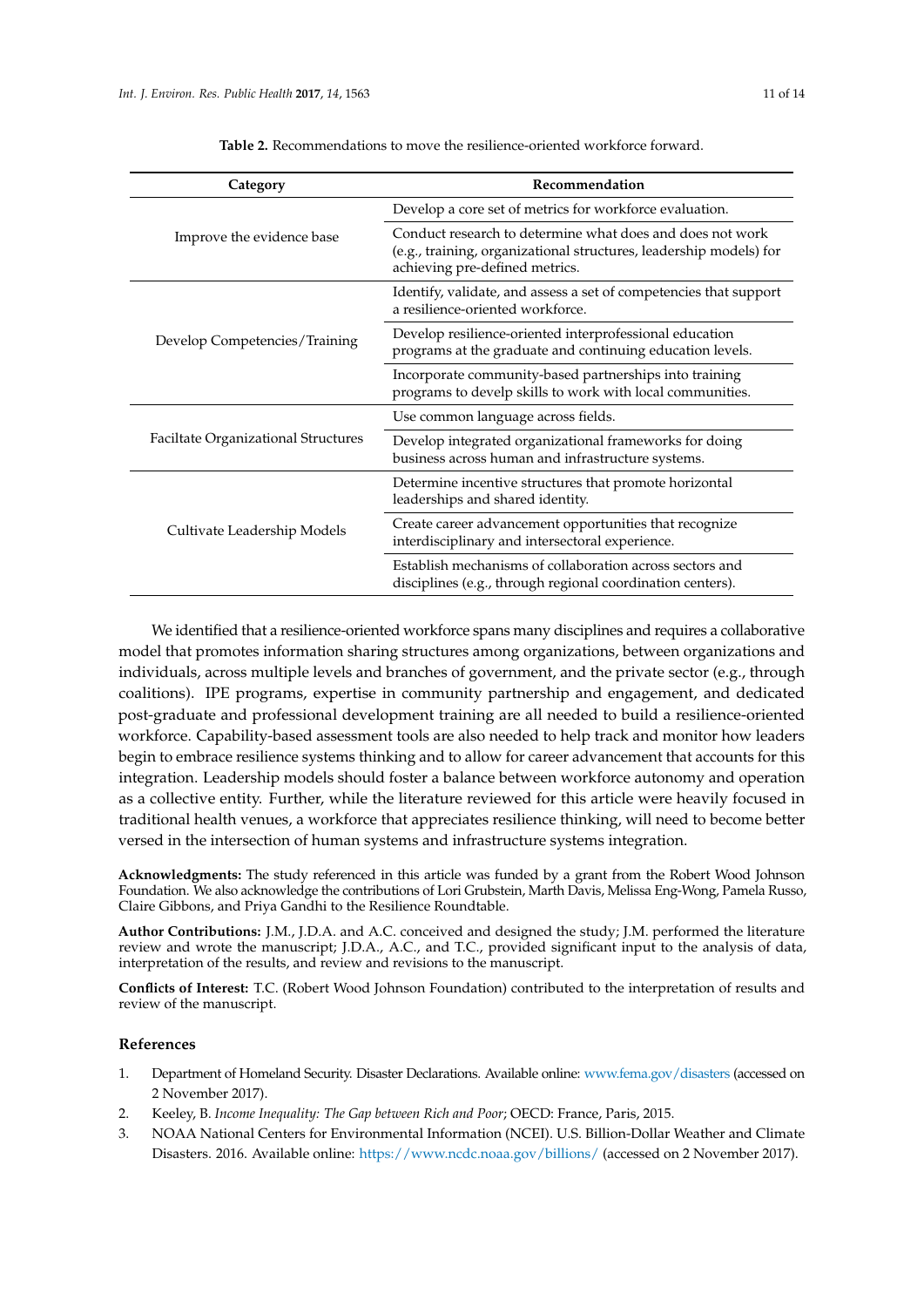- <span id="page-11-0"></span>4. Blair, J.P.; Schweit, K.W. *A Study of Active Shooter Incidents in the United States between 2000 and 2013*; US Department of Justice, Federal Bureau of Investigation: Washington, DC, USA, 2014.
- <span id="page-11-1"></span>5. Abramson, D.M.; Grattan, L.M.; Mayer, B.; Colten, C.E.; Arosemena, F.A.; Bedimo-Rung, A.; Lichtveld, M. The resilience activation framework: A conceptual model of how access to social resources promotes adaptation and rapid recovery in post-disaster settings. *J. Behav. Health Serv. Res.* **2015**, *42*, 42–57. [\[CrossRef\]](http://dx.doi.org/10.1007/s11414-014-9410-2) [\[PubMed\]](http://www.ncbi.nlm.nih.gov/pubmed/24870399)
- <span id="page-11-2"></span>6. Chandra, A.; Acosta, J.; Howard, S.; Uscher-Pines, L.; Williams, M.; Yeung, D.; Garnett, J.; Meredith, L.S. Building community resilience to disasters: A way forward to enhance national health security. *Rand Health Q.* **2011**, *1*, 6. [\[PubMed\]](http://www.ncbi.nlm.nih.gov/pubmed/28083162)
- 7. Chandra, A.; Williams, M.; Plough, A.; Stayton, A.; Wells, K.B.; Horta, M.; Tang, J. Getting actionable about community resilience: The Los Angeles county community disaster resilience project. *Am. J. Public Health* **2013**, *103*, 1181–1189. [\[CrossRef\]](http://dx.doi.org/10.2105/AJPH.2013.301270) [\[PubMed\]](http://www.ncbi.nlm.nih.gov/pubmed/23678906)
- <span id="page-11-3"></span>8. Acosta, J.; Chandra, A.; Madrigano, J. *An Agenda to Advance Integrative Resilience Research and Practice*; RAND Corporation: Santa Monica, CA, USA, 2017.
- 9. U.S. Department of Homeland Security. *National Disaster Recovery Framework*; U.S. Department of Homeland Security: Washington, DC, USA, 2011.
- <span id="page-11-4"></span>10. US Department of Health and Human Services. *National Health Security Strategy of the United States of America*; US Department of Health and Human Services: Washington, DC, USA, 2009; Volume 7.
- <span id="page-11-5"></span>11. Centers for Disease Control and Prevention. *Public Health Preparedness Capabilities: National Standards for State and Local Planning*; Centers for Disease Control and Prevention: Atlanta, GA, USA, 2011.
- 12. United States Department of Housing and Urban Development. National Disaster Resilience Competition. Available online: <http://portal.hud.gov/hudportal/documents/huddoc?id=NDRCFactSheetFINAL.pdf> (accessed on 3 October 2016).
- <span id="page-11-6"></span>13. Rockefeller Foundation. 100 Resilient Cities. Available online: <http://www.100resilientcities.org> (accessed on 3 October 2016).
- <span id="page-11-7"></span>14. Ottoson, J.M.; Green, L.W.; Beery, W.L.; Senter, S.K.; Cahill, C.L.; Pearson, D.C.; Greenwald, H.P.; Hamre, R.; Leviton, L. Policy-contribution assessment and field-building analysis of the robert wood johnson foundation's active living research program. *Am. J. Prev. Med.* **2009**, *36*, S34–S43. [\[CrossRef\]](http://dx.doi.org/10.1016/j.amepre.2008.10.010) [\[PubMed\]](http://www.ncbi.nlm.nih.gov/pubmed/19147055)
- <span id="page-11-8"></span>15. Coaffee, J. Towards next-generation urban resilience in planning practice: From securitization to integrated place making. *Plan. Pract. Res.* **2013**, *28*, 323–339. [\[CrossRef\]](http://dx.doi.org/10.1080/02697459.2013.787693)
- 16. Graham, H. Building an inter-disciplinary science of health inequalities: The example of lifecourse research. *Soc. Sci. Med.* **2002**, *55*, 2005–2016. [\[CrossRef\]](http://dx.doi.org/10.1016/S0277-9536(01)00343-4)
- <span id="page-11-9"></span>17. Harriss, J. The case for cross-disciplinary approaches in international development. *World Dev.* **2002**, *30*, 487–496. [\[CrossRef\]](http://dx.doi.org/10.1016/S0305-750X(01)00115-2)
- <span id="page-11-10"></span>18. Ernstson, H.; van der Leeuw, S.E.; Redman, C.L.; Meffert, D.J.; Davis, G.; Alfsen, C.; Elmqvist, T. Urban transitions: On urban resilience and human-dominated ecosystems. *AMBIO J. Hum. Environ.* **2010**, *39*, 531–545. [\[CrossRef\]](http://dx.doi.org/10.1007/s13280-010-0081-9)
- <span id="page-11-11"></span>19. Harvard Transdisciplinary Research in Energetics and Cancer Center. Available online: [https://www.hsph.](https://www.hsph.harvard.edu/trec/about-us/definitions/) [harvard.edu/trec/about-us/definitions/](https://www.hsph.harvard.edu/trec/about-us/definitions/) (accessed on 4 December 2017).
- <span id="page-11-12"></span>20. Kennedy, V.C.; Moore, F.I. A systems approach to public health workforce development. *J. Public Health Manag. Pract.* **2001**, *7*, 17–22. [\[CrossRef\]](http://dx.doi.org/10.1097/00124784-200107040-00004) [\[PubMed\]](http://www.ncbi.nlm.nih.gov/pubmed/11434036)
- <span id="page-11-13"></span>21. Handler, A.; Issel, M.; Turnock, B. A conceptual framework to measure performance of the public health system. *Am. J. Public Health* **2001**, *91*, 1235–1239. [\[CrossRef\]](http://dx.doi.org/10.2105/AJPH.91.8.1235) [\[PubMed\]](http://www.ncbi.nlm.nih.gov/pubmed/11499110)
- <span id="page-11-14"></span>22. Dawes, S.S.; Cresswell, A.M.; Cahan, B.B. Learning from crisis. *Soc. Sci. Comput. Rev.* **2004**, *22*, 52–66. [\[CrossRef\]](http://dx.doi.org/10.1177/0894439303259887)
- <span id="page-11-15"></span>23. Sprang, G.; Silman, M. Using professional organizations to prepare the behavioral health workforce to respond to the needs of pediatric populations impacted by health-related disasters: Guiding principles and challenges. *Disaster Med. Public Health Prep.* **2015**, *9*, 642–649. [\[CrossRef\]](http://dx.doi.org/10.1017/dmp.2015.82) [\[PubMed\]](http://www.ncbi.nlm.nih.gov/pubmed/26145465)
- <span id="page-11-16"></span>24. Katz, A.; Staiti, A.B.; McKenzie, K.B. Preparing for the unknown, responding to the known: Communities and public health preparedness. *Health Aff.* **2006**, *25*, 946–957. [\[CrossRef\]](http://dx.doi.org/10.1377/hlthaff.25.4.946) [\[PubMed\]](http://www.ncbi.nlm.nih.gov/pubmed/16835173)
- <span id="page-11-17"></span>25. Slack, M.K.; McEwen, M.M. Perceived impact of an interprofessional education program on community resilience: An exploratory study. *J. Interprof. Care* **2013**, *27*, 408–412. [\[CrossRef\]](http://dx.doi.org/10.3109/13561820.2013.785501) [\[PubMed\]](http://www.ncbi.nlm.nih.gov/pubmed/23679674)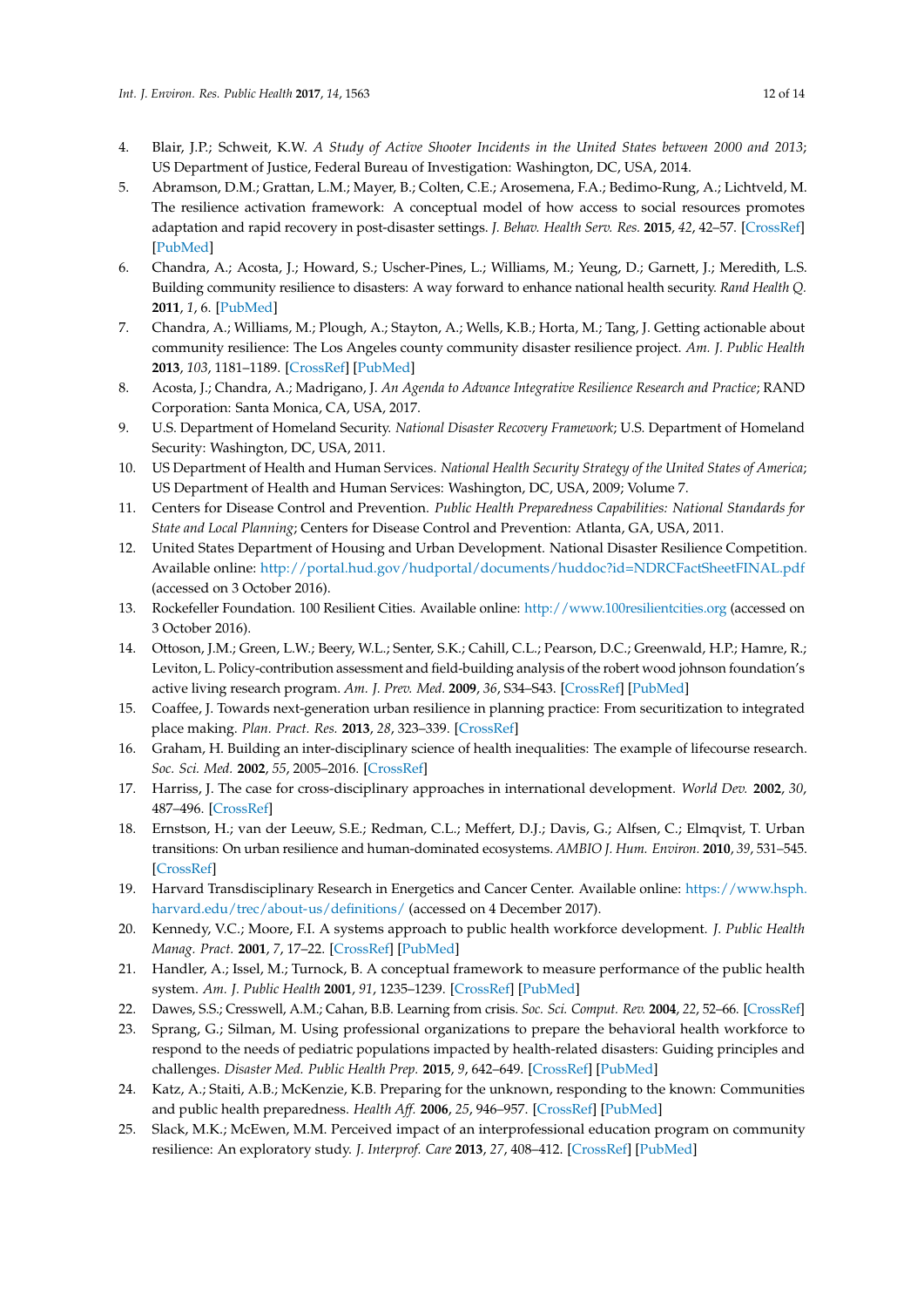- <span id="page-12-0"></span>26. Dunlop, A.L.; Logue, K.M.; Vaidyanathan, L.; Isakov, A.P. Facilitators and barriers for effective academiccommunity collaboration for disaster preparedness and response. *J. Public Health Manag. Pract.* **2016**, *22*, E20–E28. [\[CrossRef\]](http://dx.doi.org/10.1097/PHH.0b013e3182205087) [\[PubMed\]](http://www.ncbi.nlm.nih.gov/pubmed/23238058)
- <span id="page-12-1"></span>27. Phillips, S.J. The national library of medicine's disaster information management research center. *Front. Public Health* **2013**, *1*, 70. [\[CrossRef\]](http://dx.doi.org/10.3389/fpubh.2013.00070) [\[PubMed\]](http://www.ncbi.nlm.nih.gov/pubmed/24380078)
- <span id="page-12-2"></span>28. DesVignes-Kendrick, M.; Matthews, G.W.; Steeg, S.K.; Zinder, S.F. The private bar: A force for public health. *J. Law Med. Ethics* **2005**, *33*, 77–78. [\[PubMed\]](http://www.ncbi.nlm.nih.gov/pubmed/16689167)
- <span id="page-12-3"></span>29. Santos, J.R.; Herrera, L.C.; Yu, K.D.; Pagsuyoin, S.A.; Tan, R.R. State of the art in risk analysis of workforce criticality influencing disaster preparedness for interdependent systems. *Risk Anal. Off. Publ. Soc. Risk Anal.* **2014**, *34*, 1056–1068. [\[CrossRef\]](http://dx.doi.org/10.1111/risa.12183) [\[PubMed\]](http://www.ncbi.nlm.nih.gov/pubmed/24593287)
- <span id="page-12-4"></span>30. Black, J.; Morris, T.; Harbert, A.; Mathias, C. Educational collaboration in psychiatric disability, rehabilitation, and recovery: Developing transformative solutions. *J. Soc. Work Disabil. Rehabil.* **2008**, *7*, 163–186. [\[CrossRef\]](http://dx.doi.org/10.1080/15367100802487333) [\[PubMed\]](http://www.ncbi.nlm.nih.gov/pubmed/19064429)
- <span id="page-12-5"></span>31. World Health Organization. *Framework for Action on Interprofessional Education & Collaborative Practice*; World Health Organization: Geneva, Switzerland, 2010.
- <span id="page-12-6"></span>32. Veenema, T.G. Expanding educational opportunities in disaster response and emergency preparedness for nurses. *Nurs. Educ. Perspect.* **2006**, *27*, 93–99. [\[PubMed\]](http://www.ncbi.nlm.nih.gov/pubmed/16733973)
- <span id="page-12-7"></span>33. Potter, M.A.; Miner, K.R.; Barnett, D.J.; Cadigan, R.; Lloyd, L.; Olson, D.K.; Parker, C.; Savoia, E.; Shoaf, K. The evidence base for effectiveness of preparedness training: A retrospective analysis. *Public Health Rep.* **2010**, *125*, 15–23. [\[CrossRef\]](http://dx.doi.org/10.1177/00333549101250S504) [\[PubMed\]](http://www.ncbi.nlm.nih.gov/pubmed/21133061)
- <span id="page-12-8"></span>34. Morrison, A.M.; Catanzaro, A.M. High-fidelity simulation and emergency preparedness. *Public Health Nurs.* **2010**, *27*, 164–173. [\[CrossRef\]](http://dx.doi.org/10.1111/j.1525-1446.2010.00838.x) [\[PubMed\]](http://www.ncbi.nlm.nih.gov/pubmed/20433671)
- 35. Achora, S.; Kamanyire, J.K. Disaster preparedness: Need for inclusion in undergraduate nursing education. *Sultan Qaboos Univ. Med. J.* **2016**, *16*, e15–e19. [\[CrossRef\]](http://dx.doi.org/10.18295/squmj.2016.16.01.004) [\[PubMed\]](http://www.ncbi.nlm.nih.gov/pubmed/26909207)
- <span id="page-12-9"></span>36. Veenema, T.G.; Griffin, A.; Gable, A.R.; MacIntyre, L.; Simons, R.N.; Couig, M.P.; Walsh, J.J., Jr.; Lavin, R.P.; Dobalian, A.; Larson, E. Nurses as leaders in disaster preparedness and response—A call to action. *J. Nurs. Scholarsh.* **2016**, *48*, 187–200. [\[CrossRef\]](http://dx.doi.org/10.1111/jnu.12198) [\[PubMed\]](http://www.ncbi.nlm.nih.gov/pubmed/26869230)
- <span id="page-12-10"></span>37. Catlett, C.L.; Jenkins, J.L.; Millin, M.G. Role of emergency medical services in disaster response: Resource document for the national association of ems physicians position statement. *Prehosp. Emerg. Care* **2011**, *15*, 420–425. [\[CrossRef\]](http://dx.doi.org/10.3109/10903127.2011.561401) [\[PubMed\]](http://www.ncbi.nlm.nih.gov/pubmed/21480774)
- <span id="page-12-11"></span>38. Kumar, A.; Weibley, E. Disaster management and physician preparedness. *South. Med. J.* **2013**, *106*, 17–20. [\[CrossRef\]](http://dx.doi.org/10.1097/SMJ.0b013e3827c5c5b) [\[PubMed\]](http://www.ncbi.nlm.nih.gov/pubmed/23263308)
- <span id="page-12-12"></span>39. Archer, F.; Seynaeve, G. International guidelines and standards for education and training to reduce the consequences of events that may threaten the health status of a community. A report of an open international wadem meeting, Brussels, Belgium, 29–31 October 2004. *Prehosp. Disaster Med.* **2007**, *22*, 120–130. [\[CrossRef\]](http://dx.doi.org/10.1017/S1049023X00004490) [\[PubMed\]](http://www.ncbi.nlm.nih.gov/pubmed/17591184)
- <span id="page-12-13"></span>40. Amodeo, A.R. Commentary: Developing and retaining a public health workforce for the 21st century: Readiness for a paradigm shift to community-based public health. *J. Public Health Manag. Pract.* **2003**, *9*, 500–503. [\[CrossRef\]](http://dx.doi.org/10.1097/00124784-200311000-00010) [\[PubMed\]](http://www.ncbi.nlm.nih.gov/pubmed/14606189)
- <span id="page-12-14"></span>41. Acosta, J.; Chandra, A. Harnessing a community for sustainable disaster response and recovery: An operational model for integrating nongovernmental organizations. *Disaster Med. Public Health Prep.* **2013**, *7*, 361–368. [\[CrossRef\]](http://dx.doi.org/10.1017/dmp.2012.1) [\[PubMed\]](http://www.ncbi.nlm.nih.gov/pubmed/24229518)
- <span id="page-12-15"></span>42. Resnick, B.; Zablotsky, J.; Farrow, O.; Glotfelty, R.; Heard, P.; Kelly, S.; Mitchell, C.; Phillips, F.; Burke, T. Enhancing the maryland environmental public health workforce: A collaborative approach. *J. Environ. Health* **2007**, *70*, 32–36. [\[PubMed\]](http://www.ncbi.nlm.nih.gov/pubmed/17802814)
- <span id="page-12-16"></span>43. Barnett, D.J.; Everly, G.S.; Parker, C.L.; Links, J.M. Applying educational gaming to public health workforce emergency preparedness. *Am. J. Prev. Med.* **2005**, *28*, 390–395. [\[CrossRef\]](http://dx.doi.org/10.1016/j.amepre.2005.01.001) [\[PubMed\]](http://www.ncbi.nlm.nih.gov/pubmed/15831347)
- <span id="page-12-17"></span>44. Mosca, N.W.; Sweeney, P.M.; Hazy, J.M.; Brenner, P. Assessing bioterrorism and disaster preparedness training needs for school nurses. *J. Public Health Manag. Pract.* **2005**, *11*, S38–S44. [\[CrossRef\]](http://dx.doi.org/10.1097/00124784-200511001-00007)
- <span id="page-12-18"></span>45. Stanley, J.M. Disaster competency development and integration in nursing education. *Nurs. Clin. N. Am.* **2005**, *40*, 453–467. [\[CrossRef\]](http://dx.doi.org/10.1016/j.cnur.2005.04.009) [\[PubMed\]](http://www.ncbi.nlm.nih.gov/pubmed/16111992)
- 46. Davies, K.; Moran, L. Nurses need advanced skills in disaster health care. *Br. J. Nurs.* **2005**, *14*, 190. [\[CrossRef\]](http://dx.doi.org/10.12968/bjon.2005.14.4.17598) [\[PubMed\]](http://www.ncbi.nlm.nih.gov/pubmed/15798503)